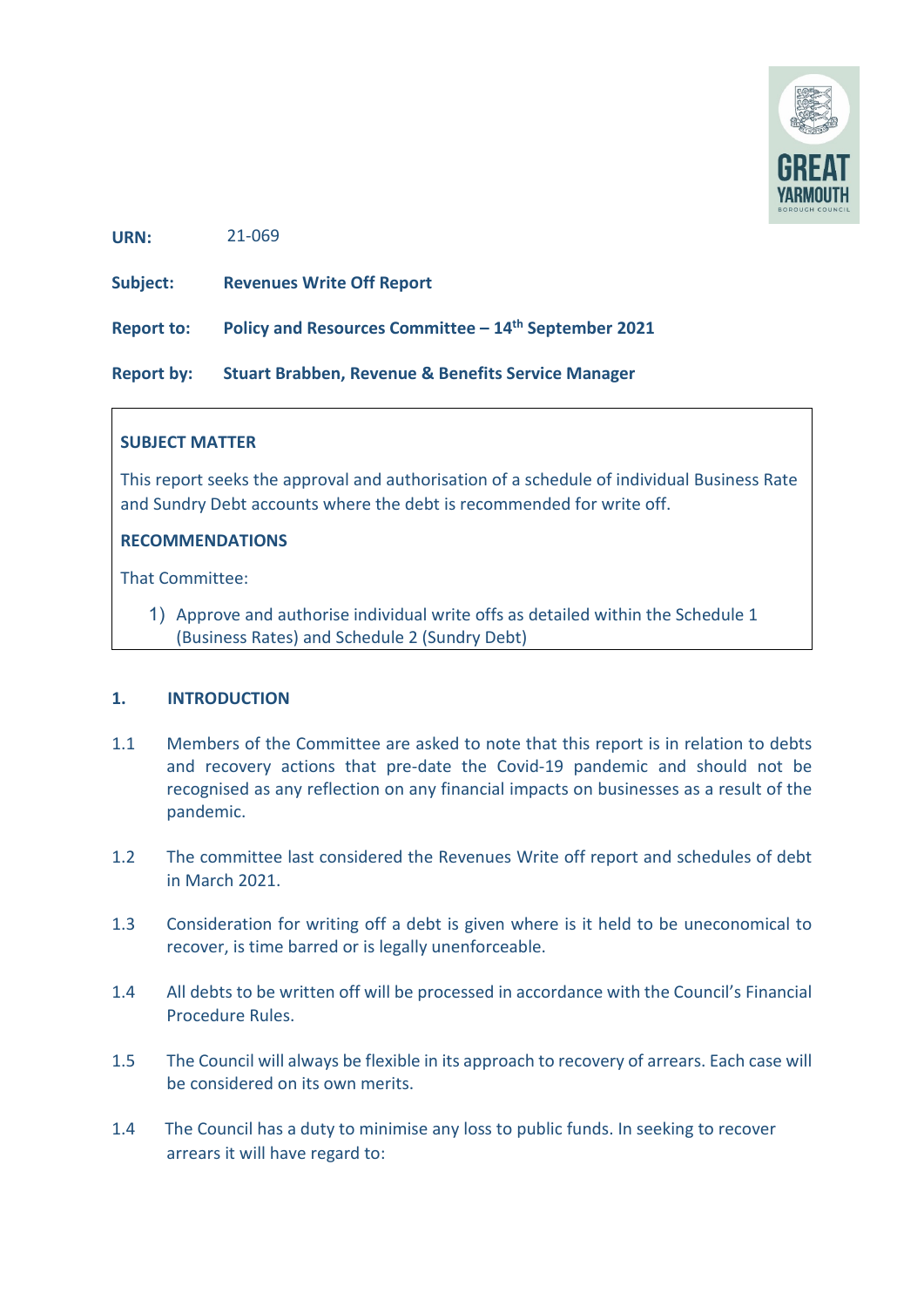- the period of time that the debt may take to be recovered;
- the effect of recovery on the affected person from whom recovery is sought;
- the ability to repay of the affected person from whom recovery is sought; and
- the practicality of recovery of the debt and the cost of doing so.
- 1.5 Under the law, there is an obligation to take reasonable steps to collect debts. There are however many situations where there is justification for writing off debts, provided reasonable steps have been taken regarding each individual case.
- 1.6 The scheme of delegation for the write off of uncollectable debt is as follows;
	- (i) Council Tax and Business Rates Team Leader and the Sundry Debt and Recovery Team Leader - up to £500
	- (ii) Revenue & Benefits Service Manager £501 to £5,000
	- (iii) Revenues & Benefits Service Manager and Head of Customer Services £5,001 to £7,500
	- (iv) Head of Customer Services and Section 151 Officer £7,501 to £10,000
	- (v) Policy and Resources Committee £10,001 and above

Only account numbers with debts over £10,001 are referred for member approval, some debtors can have more than one account in arrears where the scheme of delegation for debts up to £10,000 will apply.

1.7 The main circumstances where an unrecoverable debt will be considered for write off and their applicable codes are listed below:

#### **Table 1**

| <b>Write Off Code</b> | <b>Reason for Write Off</b>                                                                                                                 |  |  |  |  |  |
|-----------------------|---------------------------------------------------------------------------------------------------------------------------------------------|--|--|--|--|--|
| WO <sub>1</sub>       | Where the person is made insolvent (bankruptcies,<br>Liquidations, insolvencies and administration orders).                                 |  |  |  |  |  |
| WO <sub>2</sub>       | The person dies and there are no funds within the estate to<br>pay the debt.                                                                |  |  |  |  |  |
| WO <sub>3</sub>       | We are unable to trace the person's whereabouts.                                                                                            |  |  |  |  |  |
| WO <sub>4</sub>       | Where the cost of collection will be greater than the amount of<br>the debt (e.g. recommendations from<br>Legal<br>our<br>representatives). |  |  |  |  |  |
| WO <sub>5</sub>       | Hardship cases where the individual circumstances of the<br>debtor may lead to a decision to write off a debt.                              |  |  |  |  |  |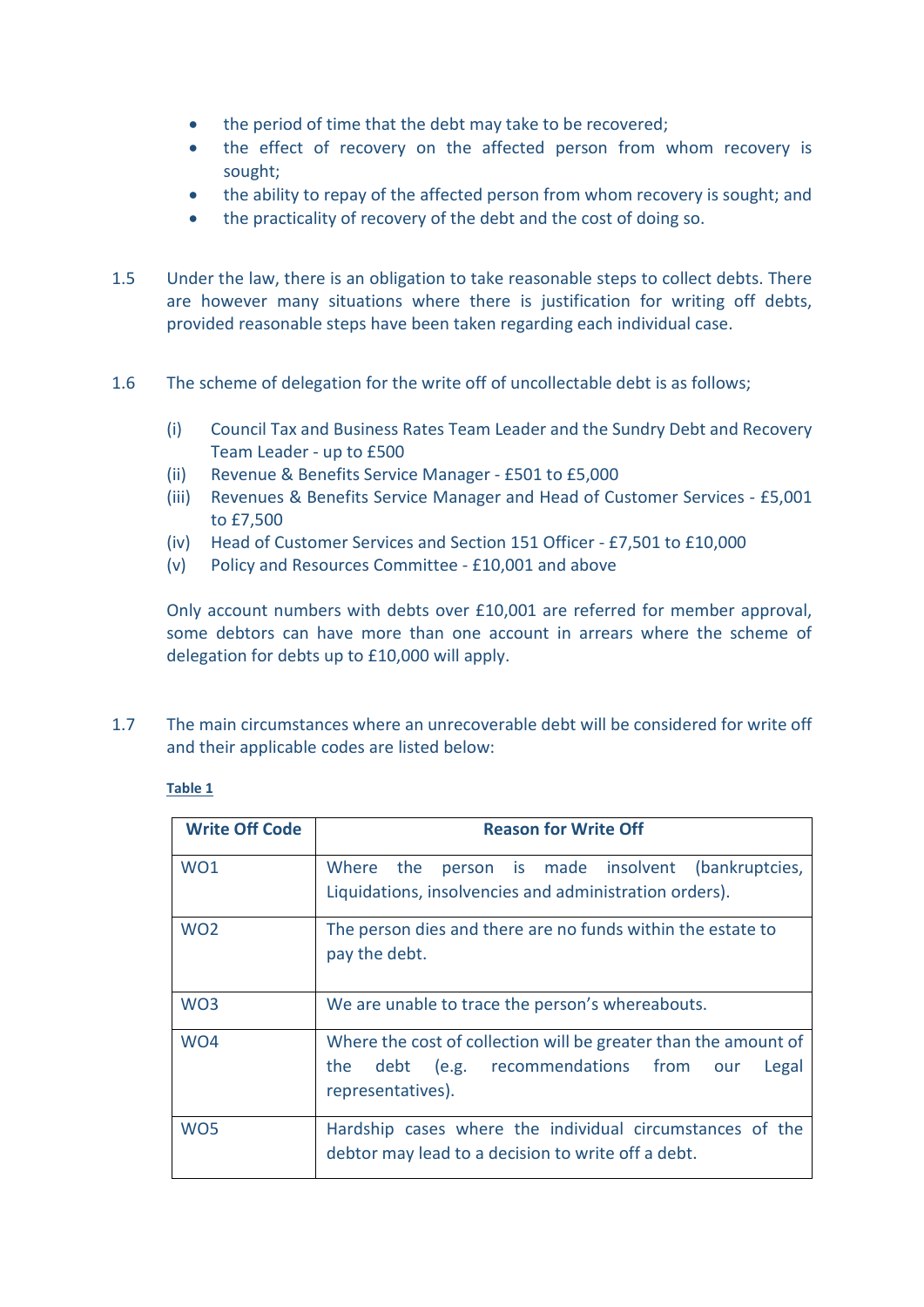| WO <sub>6</sub>             | Company ceased trading/dissolved and has no assets                                                                                                                                                                                                                                                |
|-----------------------------|---------------------------------------------------------------------------------------------------------------------------------------------------------------------------------------------------------------------------------------------------------------------------------------------------|
| W <sub>O</sub> 7            | Company is registered abroad. No recourse to any recovery<br>actions within UK.                                                                                                                                                                                                                   |
| W <sub>O</sub> <sub>8</sub> | We are not able to make a legal claim for debt older than six<br>years. This is laid down in the Limitation Act 1980 section 19<br>which states that "no action shall be brought to first recover<br>arrears after the expiration of six years from the date on which<br>the arrears became due." |
| W <sub>O</sub> 9            | After negotiations with the debtor and as part of an agreed<br>revised payment plan to ensure that the revised outstanding<br>debt is able to be paid                                                                                                                                             |

# **2. RECOVERY PROCEDURES**

# 2.1Business Rates

- 2.1.1 The National Non-Domestic Rates recovery procedures are laid down by statute in the Non-Domestic Rating (Collection and Enforcement) (Local Lists) Regulations 1989 and subsequent amendments.
- 2.1.2 If after a reminder or final notice has been issued payment is not made in full or an appropriate arrangement has not been set up, enforcement action is taken. A summons will be issued giving the date that the case will be heard at the magistrate's court.
- 2.1.3 After the court hearing a liability order will be issued. If the ratepayer then contacts the council and discusses the reasons why their account is in arrears, the council will if appropriate set up an arrangement to clear the arrears. This will be at the discretion of the council.
- 2.1.4 Where appropriate, the council will provide support or provide information to the ratepayer.
- 2.1.5 If an arrangement cannot be set up the authority may look to recovery by enforcement agents.
- 2.1.6 If the authority is unable to recover the debt by any of the above methods it may look to use other methods of recovery which may include charging orders, bankruptcy or winding up of the business. However, before any further action is taken checks will be carried out.
- 2.1.7 During the recovery process, if appropriate the council will consider entitlement to the different forms of rate relief to reduce the debt.
- 2.1.8 Reminder Notices are normally issued within 14 days of a missed instalment and if the instalment continued to be unpaid a court summons would normally be issued within a further 28 days in order to obtain a Liability Order.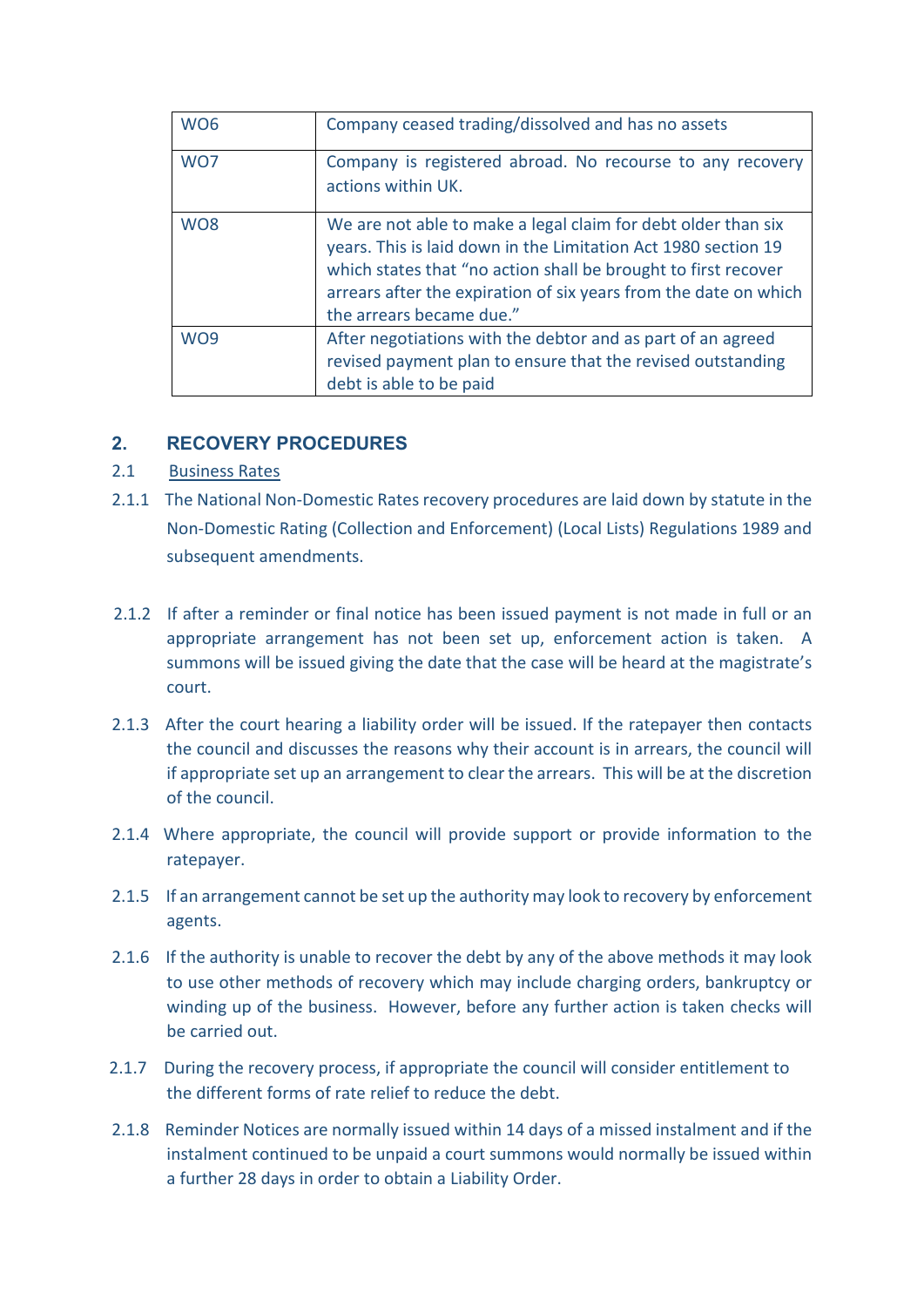## 2.2 Sundry Debts

- 2.2.1 If after a reminder and a final notice has been issued and payment is not made in full or an appropriate arrangement has not been set up, recovery action is taken.
- 2.2.2 A decision is then taken on the form of enforcement to recover the debt outstanding. This could be the use of collection agents or passed to NPLaw to enforce the debt through the County Court. If the ratepayer then contacts the council and discusses the reasons why their account is in arrears, the council will if appropriate set up an arrangement to clear the arrears. This will be at the discretion of the council.
- 2.2.3 Where appropriate, the council will provide support or provide information to the ratepayer.
- 2.2.4 Ultimately, If the authority is unable to recover the debt by any of the above methods it may look to use other methods of recovery which may include, bankruptcy or winding up of a business. However, before any further action is taken appropriate checks will be carried out.
- 2.2.5 Reminder Notices are normally issued within 28 days of the initial invoice and if the invoice continues to be unpaid a Final Notice would normally be issued within a further 14 days.

### **3. Further Information**

3.1 The table below shows by each financial year the total value of Business Rates write offs that are in Schedule 1 of this write off report. It also shows the current collection rate for these financial years, the amount still to be collected and the potential eventual collection rate.

| Year | <b>Total Amount</b><br>Written Off by<br>year to 31<br>August 2021<br>(E) | % collected for<br>that year as at<br>31 August<br>2021 | Still to be<br>collected<br>after these<br>write offs<br>(E) | % still<br>outstanding<br>after these<br>write offs | <b>Potential</b><br>overall<br>Collection<br>rate |
|------|---------------------------------------------------------------------------|---------------------------------------------------------|--------------------------------------------------------------|-----------------------------------------------------|---------------------------------------------------|
| 2015 | 280,740                                                                   | 99%                                                     | 37,434                                                       | 0.1%                                                | 99%                                               |
| 2016 | 278,310                                                                   | 99%                                                     | 67,354                                                       | 0.2%                                                | 99.2%                                             |
| 2017 | 229128                                                                    | 98.7%                                                   | 87,090                                                       | 0.3%                                                | 99.%                                              |
| 2018 | 137,678                                                                   | 98.6%                                                   | 245,818                                                      | 0.8%                                                | 99.4%                                             |
| 2019 | 7,617                                                                     | 98.2%                                                   | 433,412                                                      | 1.4%                                                | 99.6%                                             |

#### *Table 2 - Value by Year*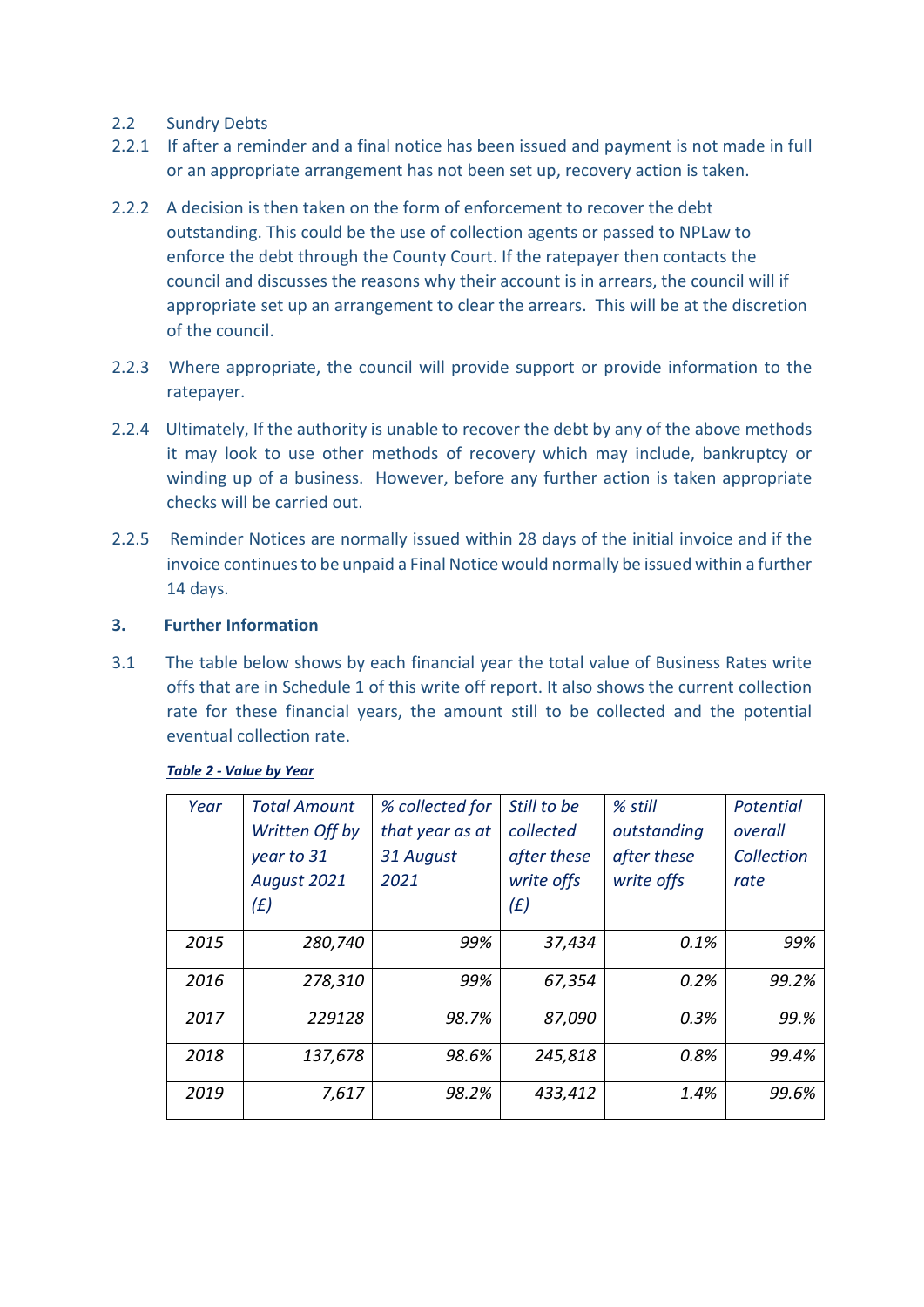*3.2 The table shows that the overall collection rates for Business Rates in respect of the financial years 2013 and 2014 is over 99%. All the above years have a potential to reach over 99%, as we continue to pursue the debts outstanding.*

## **4. FINANCIAL IMPLICATIONS**

- 4.1 Where a debt is irrecoverable, prompt and regular write off of such debts is important, so that the Council can budget for bad debts. An integral part of debt recovery is the effective management of bad debts, to ensure resources are applied efficiently to the collection of monies outstanding which can reasonably be expected to be collected.
- 4.2 The Council has a bad debt provision within its financial accounts as part of its monitoring process and the amount of this provision is reviewed annually.
- 4.3 Where the Council writes off a debt and then later finds there has been a change in the customer's circumstances, it will reinstate and pursue recovery of the monies owed.

### 5. **RECOMMENDATIONS**

1) Approve and authorise individual write offs as detailed within the Schedule 1 (Business Rates) and Schedule 2 (Sundry Debt)

| <b>Area for consideration</b>           | <b>Comment</b>                  |
|-----------------------------------------|---------------------------------|
| <b>Monitoring Officer Consultation:</b> | <b>No</b>                       |
| Section 151 Officer Consultation:       | <b>No</b>                       |
| <b>Existing Council Policies:</b>       | <b>Debt Recovery Guidelines</b> |
| <b>Financial Implications:</b>          | <b>Bad Debt Provision</b>       |
| Legal Implications (including human     | <b>No</b>                       |
| rights):                                |                                 |
| <b>Risk Implications:</b>               | <b>No</b>                       |
| Equality Issues/EQIA assessment:        | <b>No</b>                       |
| Crime & Disorder:                       | <b>No</b>                       |
| <b>Every Child Matters:</b>             | <b>No</b>                       |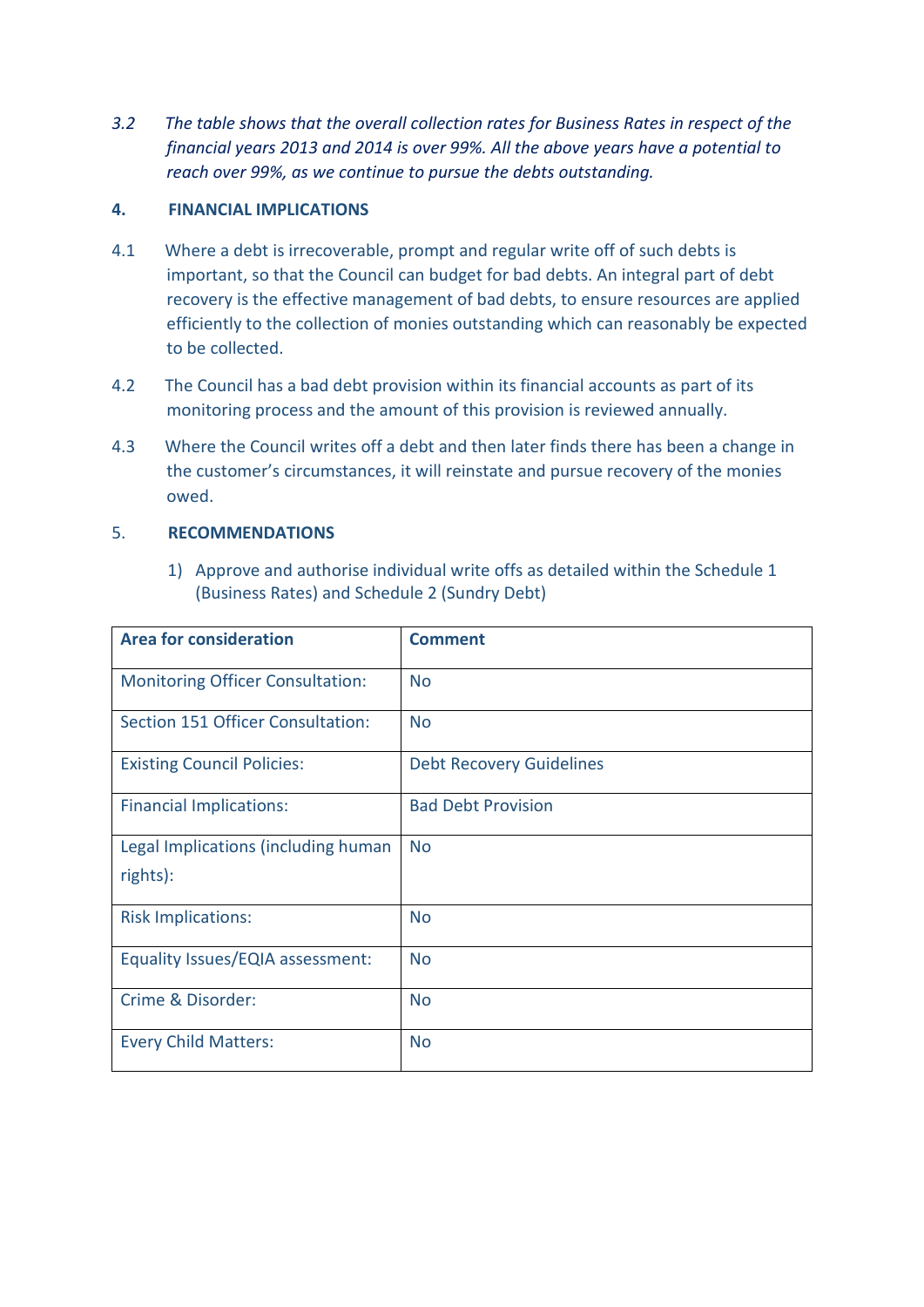#### **Schedule 1**

#### **Business Rates Committee Write Offs – Batch 320**

| <b>Case No</b> | <b>Debtors name and</b>                             | <b>Type of Business</b>                | <b>Period of</b> | <b>Amount to be</b> | <b>Reason for Write Off</b>                                                                                                                                                                                                                                       |
|----------------|-----------------------------------------------------|----------------------------------------|------------------|---------------------|-------------------------------------------------------------------------------------------------------------------------------------------------------------------------------------------------------------------------------------------------------------------|
|                | <b>Business Address in</b><br><b>Great Yarmouth</b> | and VOA Property<br><b>Description</b> | <b>Debt</b>      | <b>Written Off</b>  |                                                                                                                                                                                                                                                                   |
| 77xxxxxxxxx    | <b>Genus UK Ltd</b><br>2 Market Gates               | Shop & Premises                        | 2019/20          | £33,203.12          | WO1                                                                                                                                                                                                                                                               |
|                | <b>Great Yarmouth</b>                               |                                        |                  |                     | The company went into administration on the 9<br>May 2019 and the outcome was that this quickly<br>led to a Company Voluntary Arrangement (CVA)<br>on the 11 June 2019. At the time the expected<br>return for non-preferential creditors was<br>estimated as 10% |
|                |                                                     |                                        |                  |                     | The administrators paid the business rates due for<br>the company for the period of administration.                                                                                                                                                               |
|                |                                                     |                                        |                  |                     | The remainder of the Business Rates bill for the<br>year 2019/20 became part of the non preferential<br>debt that can be claimed by creditors as part of<br>the CVA.                                                                                              |
|                |                                                     |                                        |                  |                     | GYBC made a proof of debt claim on the 20 June<br>2019 in respect of the full amount unpaid for the<br>year 2019/20.                                                                                                                                              |
|                |                                                     |                                        |                  |                     | In August 2020 a notification to the creditors<br>advised that the expected return to creditors was<br>scaled down to between 1p and 3p in the £.                                                                                                                 |
|                |                                                     |                                        |                  |                     | A payment of £543.40 was received in December<br>2020.                                                                                                                                                                                                            |
|                |                                                     |                                        |                  |                     | The balance of £33,203.12 is irrecoverable.                                                                                                                                                                                                                       |
|                |                                                     |                                        |                  |                     | The company continues to experience financial<br>difficulties and entered into another CVA on the 2<br>September 2020.                                                                                                                                            |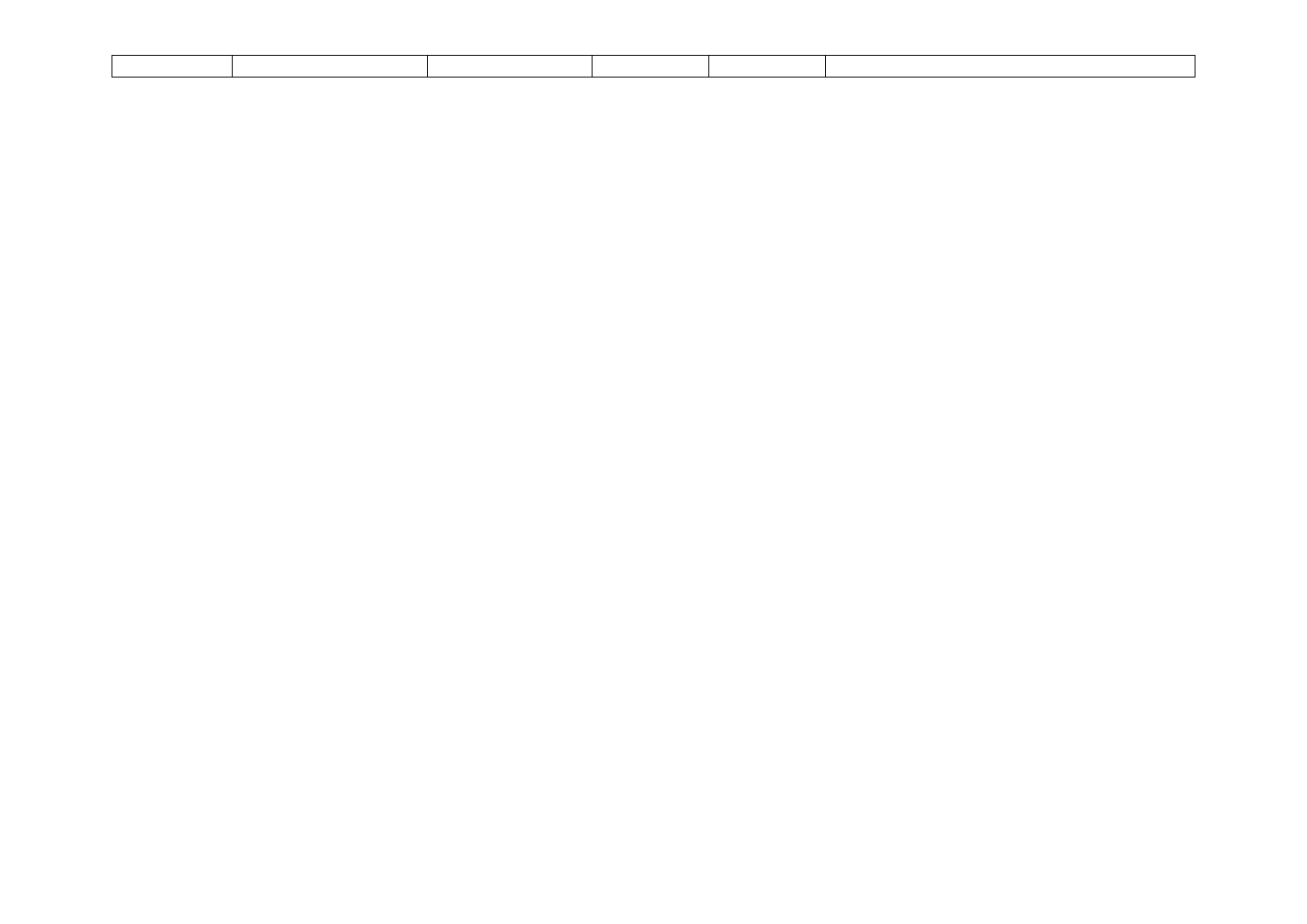### **Schedule 2**

### **Sundry Debts Committee Write Offs – Batch 243**

| <b>Case</b><br><b>No</b> | <b>Debtors name and</b><br>address in Great<br>Yarmouth | <b>Nature of Debt</b>                    | <b>Period of Debt</b>                                                           | <b>Amount to be</b><br><b>Written Off</b> | <b>Reason for Write Off</b>                                                                                                                                                                                                                                                                                                                                                                                                                                                                                                                                                                                                                                                                                                                                                                                                                                                                                                                                              |
|--------------------------|---------------------------------------------------------|------------------------------------------|---------------------------------------------------------------------------------|-------------------------------------------|--------------------------------------------------------------------------------------------------------------------------------------------------------------------------------------------------------------------------------------------------------------------------------------------------------------------------------------------------------------------------------------------------------------------------------------------------------------------------------------------------------------------------------------------------------------------------------------------------------------------------------------------------------------------------------------------------------------------------------------------------------------------------------------------------------------------------------------------------------------------------------------------------------------------------------------------------------------------------|
| $\mathbf{1}$             | Debtor                                                  | Overpayment of<br><b>Housing Benefit</b> | Various<br>periods arising<br>over<br>15.10.2012 to<br>24.04.2016<br>£19,165.60 | £16,642.33                                | Write Off Code: WO1<br>The debtor had an overpayment of Housing Benefit<br>which was created as she had claimed as a single person<br>and failed to notify that she was living with a partner.<br>The overpayment was invoiced on the 15/08/2016 and,<br>in the absence of full payment or a payment<br>arrangement, recovery was initially through an<br>attachment to earnings.<br>entered<br>into<br>an Individual<br>Voluntary<br>Debtor<br>Arrangement (IVA) on the 20 December 2019. This<br>showed the debtor had total debts to her creditors of<br>over £25k.<br>The IVA binds all creditors to its terms. As a previous IVA<br>application for this debtor had failed, the outstanding<br>balance was not initially recommended for write off.<br>The statement received from the IVA practitioner in<br>January 2021 confirms that the IVA is being maintained<br>by the debtor. The projected dividend for creditors is<br>stated as being only 7p in the £. |